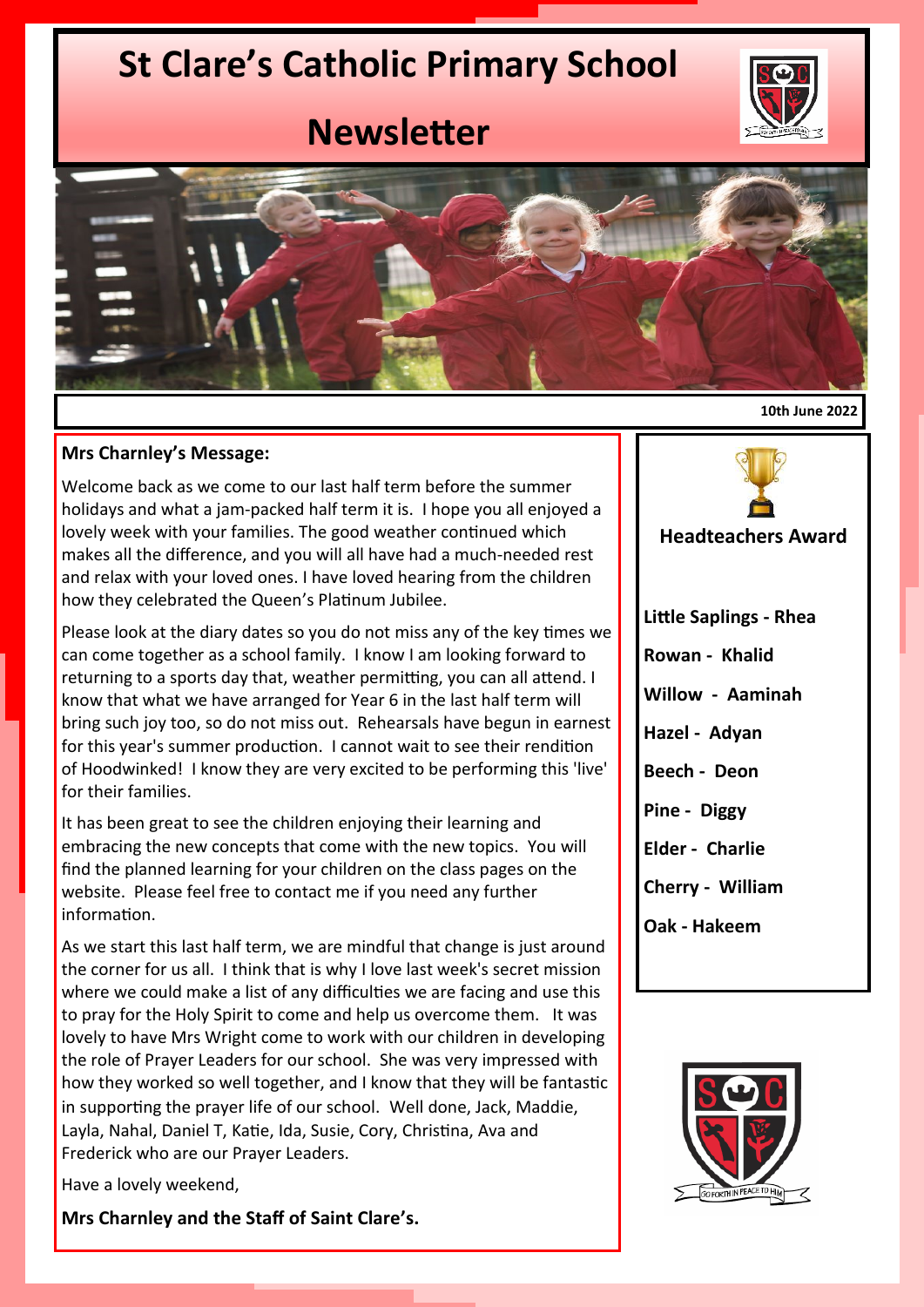#### **Diary Dates**

**8th June - Beech Class Brockholes Trip** 

**24th June - Sports day 1pm**

**6th July - Summer Production Afternoon and Evening Perfomance , Times TBC**

**12th July - Leavers meal 4:15pm-5:30pm** 

**13th July - Mass and Assembly in Church 1:30pm**

**15th July - School Closes at 1:30pm for summer** 

**Our Weekly Mission -** Below is our weekly mission - a small way of putting into practice the gospel values. We believe we are called to live our lives differently because of what we have experienced and prayed about. What we offer as the 'mission' is a suggestion of how we can all do just that.





We believe in one God in three persons, the Most Holy Trinity.

The mystery of the Holy Trinity is difficult to explain but art can help represent it. Can you create a piece of artwork to celebrate the Holy Trinity?

What a difference the weather makes in school, it has been lovely to see the children being able to play on the field at playtimes. Please try to remember to send in a hat and apply sun-cream – technology is so great now that sun-cream can be applied and last 12 hours, which is great for school.

**Cherry Class** - Cherry class have been invited to attend a talk given by Chris Lubbe, Nelson Mandela's body guard on Monday 20th June at Our Lady and St Edwards . Thanks to our Year 5 volunteers, the money received from the hospital exams has paid for this fantastic opportunity.

### **Blessed Sacrament Procession -**

The Blessed Sacrament procession will take place on Friday 17th June at 1:45pm. Parents are welcome to join us on the school playground and then in church.